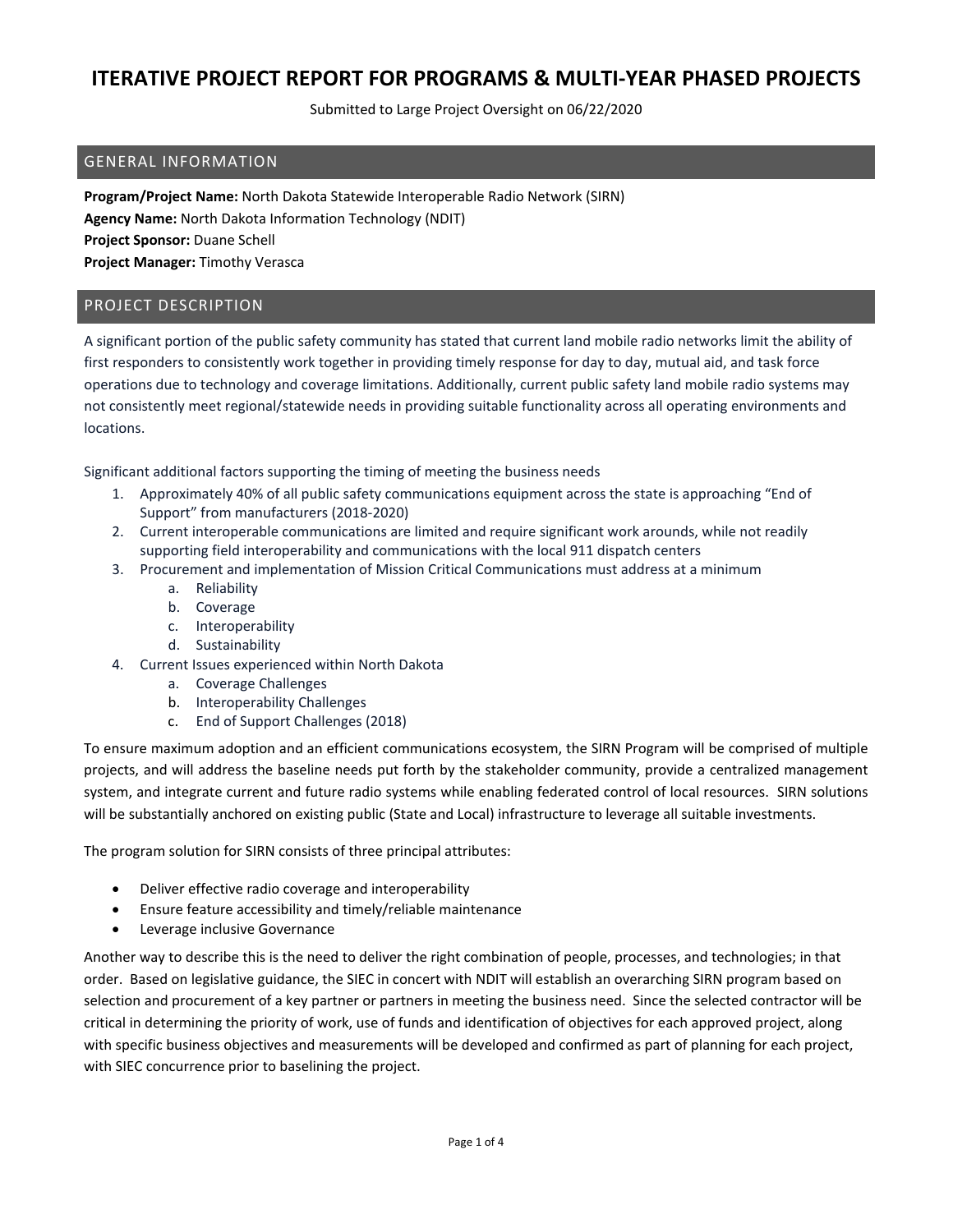Submitted to Large Project Oversight on 06/22/2020

### BUSINESS NEEDS AND PROBLEMS

Per the Statewide Interoperable Radio Network Feasibility Study, public safety communications systems in the State of North Dakota are at a critical juncture. The State's current mission critical networks are comprised of a patchwork of dozens of aging and disparate systems that have not kept pace with the public safety community's evolving needs for increased reliability, performance, and interoperability. These land mobile radios serve as an essential communications tool for over 900 public safety and other public sector agencies comprised of 20,000 users and devices and 23 Public Safety Answering Points ("PSAP", "Dispatch", or 9-1-1 Call Centers") distributed across all 53 counties and several state agencies. Many of these systems—primarily anchored on 1970s technology, and implemented individually by State, local, and municipal entities over the past three decades—will soon reach the end of their functional lifecycle and, as the vendors begin to sunset old technologies, will no longer be supported by their manufacturers.

#### PROJECT FORMAT

**Program/Project Start Date:** August 1, 2019

**Budget Allocation at Time of Initial Start Date:** \$120,000,000

**How Many Phases Expected at Time of Initial Start Date:** Three Phases, with sub phases or groups each being managed as a project

**Phased Approach Description:** Iterative waterfall

**Estimated End Date for All Phases Known at Time of Initial Start Date:** Term of the contract is 5 years (August 2024), with up to 4 one-year extensions.

### PROJECT ROAD MAP

The project road map shows the high level plan or vision for the program/projects/phases. It is intended to offer a picture of the lifespan of all the effort that is expected to be required to achieve the business objectives.

| Project  | <b>Title</b>    | <b>Scope Statement</b>                             | <b>Estimated</b> | <b>Estimated</b> |
|----------|-----------------|----------------------------------------------------|------------------|------------------|
| or Phase |                 |                                                    | <b>Duration</b>  | <b>Budget</b>    |
|          |                 |                                                    | (months)         |                  |
| Phase 1  | Core & Consoles | Establish Network Core and Five (5) PSAP equipment | 11 Months        | \$5,741,102.14   |
| Group 1  | (5)             | replacements (Grand Forks, Minot, Stutsman,        |                  |                  |
|          |                 | Barnes, & Richland                                 |                  |                  |
| Phase 1  | Console         | Console replacement group 2                        | 12 Months        | \$3,628,966.65   |
| Group 2  | Replacement     |                                                    |                  |                  |
| Phase 1  | Console         | Console replacement group 3                        | <b>TBD</b>       | <b>TBD</b>       |
| Group 3  | Replacement     |                                                    |                  |                  |
| Phase 1  | Console         | Console replacement group 4                        | <b>TBD</b>       | <b>TBD</b>       |
| Group 4  | Replacement     |                                                    |                  |                  |
| Phase 2  | RF Buildout &   | RF Buildout of state-owned towers, tower           | 41 Months        | \$21,525,454.52  |
| Group 1  | Simulcast       | construction, enclosure construction and Simulcast |                  |                  |
| Phase 2  | RF Buildout &   | RF Buildout of leased tower sites and Simulcast    | 30 Months        | \$10,683,594.70  |
| Group 2  | Simulcast       |                                                    |                  |                  |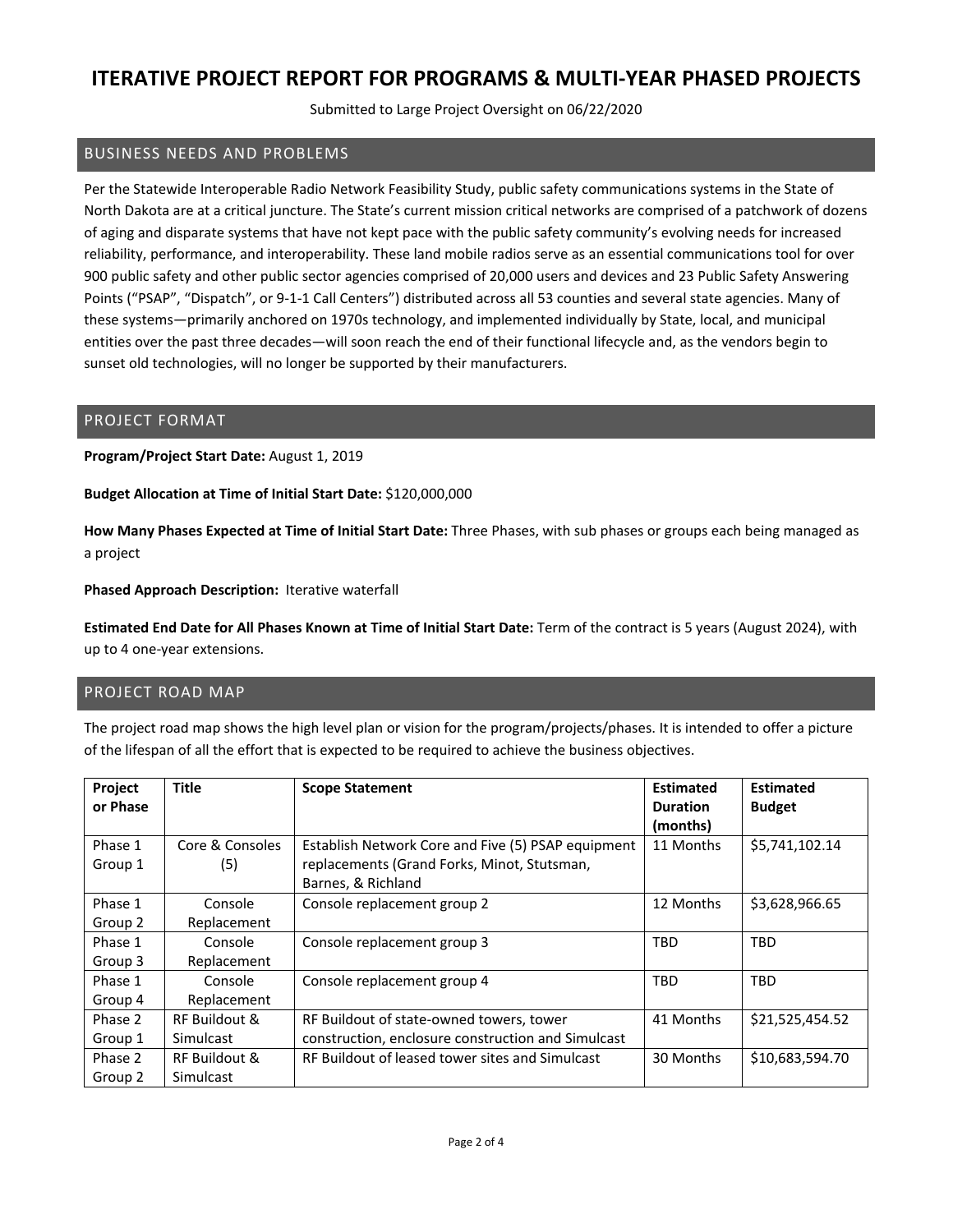Submitted to Large Project Oversight on 06/22/2020

| Phase 2   | RF Buildout & | RF Buildout of leased tower sites                 | TBD       | <b>TBD</b>      |
|-----------|---------------|---------------------------------------------------|-----------|-----------------|
| Group 3   | Simulcast     |                                                   |           |                 |
| Phase 3   | State Radio   | State of North Dakota City/County Law             | 57 Months | \$30,000,000.00 |
| <b>RR</b> | Reimbursement | Enforcement, Fire Fighters, and Emergency Medical |           |                 |
|           |               | Personnel.                                        |           |                 |

### PROJECT BASELINES

The baselines below are entered for only those projects or phases that have been planned. At the completion of a project or phase a new planning effort will occur to baseline the next project/phase and any known actual finish dates and costs for completed projects/phases will be recorded. The startup report will be submitted again with the new information.

| Project<br>or Phase | Program/<br><b>Project Start</b> | <b>Baseline</b><br><b>Execution</b> | <b>Baseline</b><br><b>End Date</b> | <b>Baseline</b><br><b>Budget</b> | Actual<br><b>Finish Date</b> | <b>Schedule</b><br>Variance | <b>Actual Cost</b> | Cost<br>Variance |
|---------------------|----------------------------------|-------------------------------------|------------------------------------|----------------------------------|------------------------------|-----------------------------|--------------------|------------------|
|                     | Date                             | <b>Start Date</b>                   |                                    |                                  |                              |                             |                    |                  |
| Phase 1             | 2012                             | 8/2019                              | 8/2020                             | \$5,741,102.14                   | <b>TBD</b>                   | <b>TBD</b>                  | <b>TBD</b>         | TBD              |
| Group 1             |                                  |                                     |                                    |                                  |                              |                             |                    |                  |
| Phase 1             | 2012                             | 1/2020                              | 1/2021                             | \$3,628,966.65                   | <b>TBD</b>                   | <b>TBD</b>                  | <b>TBD</b>         | TBD              |
| Group 2             |                                  |                                     |                                    |                                  |                              |                             |                    |                  |
| Phase 1             |                                  |                                     |                                    |                                  |                              |                             |                    |                  |
| Group 3             |                                  |                                     |                                    |                                  |                              |                             |                    |                  |
| Phase 1             |                                  |                                     |                                    |                                  |                              |                             |                    |                  |
| Group 4             |                                  |                                     |                                    |                                  |                              |                             |                    |                  |
| Phase 2             | 2012                             | 8/2019                              | 12/2022                            | \$21,525,454.52                  | TBD                          | <b>TBD</b>                  | TBD                | <b>TBD</b>       |
| Group 1             |                                  |                                     |                                    |                                  |                              |                             |                    |                  |
| Phase 2             | 2012                             | 7/2019                              | 3/2022                             | \$10,683,594.70                  | <b>TBD</b>                   | <b>TBD</b>                  | <b>TBD</b>         | <b>TBD</b>       |
| Group 2             |                                  |                                     |                                    |                                  |                              |                             |                    |                  |
| Phase 2             |                                  |                                     |                                    |                                  |                              |                             |                    |                  |
| Group 3             |                                  |                                     |                                    |                                  |                              |                             |                    |                  |
| Phase 3             | 2012                             | 7/2020                              | 1/2024                             | \$30,000,000.00                  | <b>TBD</b>                   | <b>TBD</b>                  | TBD                | <b>TBD</b>       |
| <b>RR</b>           |                                  |                                     |                                    |                                  |                              |                             |                    |                  |

### OBJECTIVES

| Project<br>or Phase | <b>Business Objective</b>                                                                                       | <b>Measurement Description</b>                                                                       | Met/<br><b>Not Met</b> | <b>Measurement Outcome</b>                          |
|---------------------|-----------------------------------------------------------------------------------------------------------------|------------------------------------------------------------------------------------------------------|------------------------|-----------------------------------------------------|
| Phase 1<br>Group 1  | Establish SIRN Network<br>Cote & PSAP Console<br>Replacement (5)                                                | Establishment of a fully<br>redundant core and installation<br>of fully functional PSAP<br>equipment |                        | No impacts to daily operations<br>at the PSAP level |
| Phase 2<br>Group 1  | RF Buildout of state-<br>owned towers, tower<br>construction, enclosure<br>construction and<br><b>Simulcast</b> | Establishment of Motorola's new<br>network at all State-owned sites.                                 |                        | State Radio able to operate on<br>new State network |
| Phase 1<br>Group 2  | Console replacement<br>group 2                                                                                  | Installation of fully functional<br>PSAP equipment                                                   |                        | No impacts to daily operations<br>at the PSAP level |